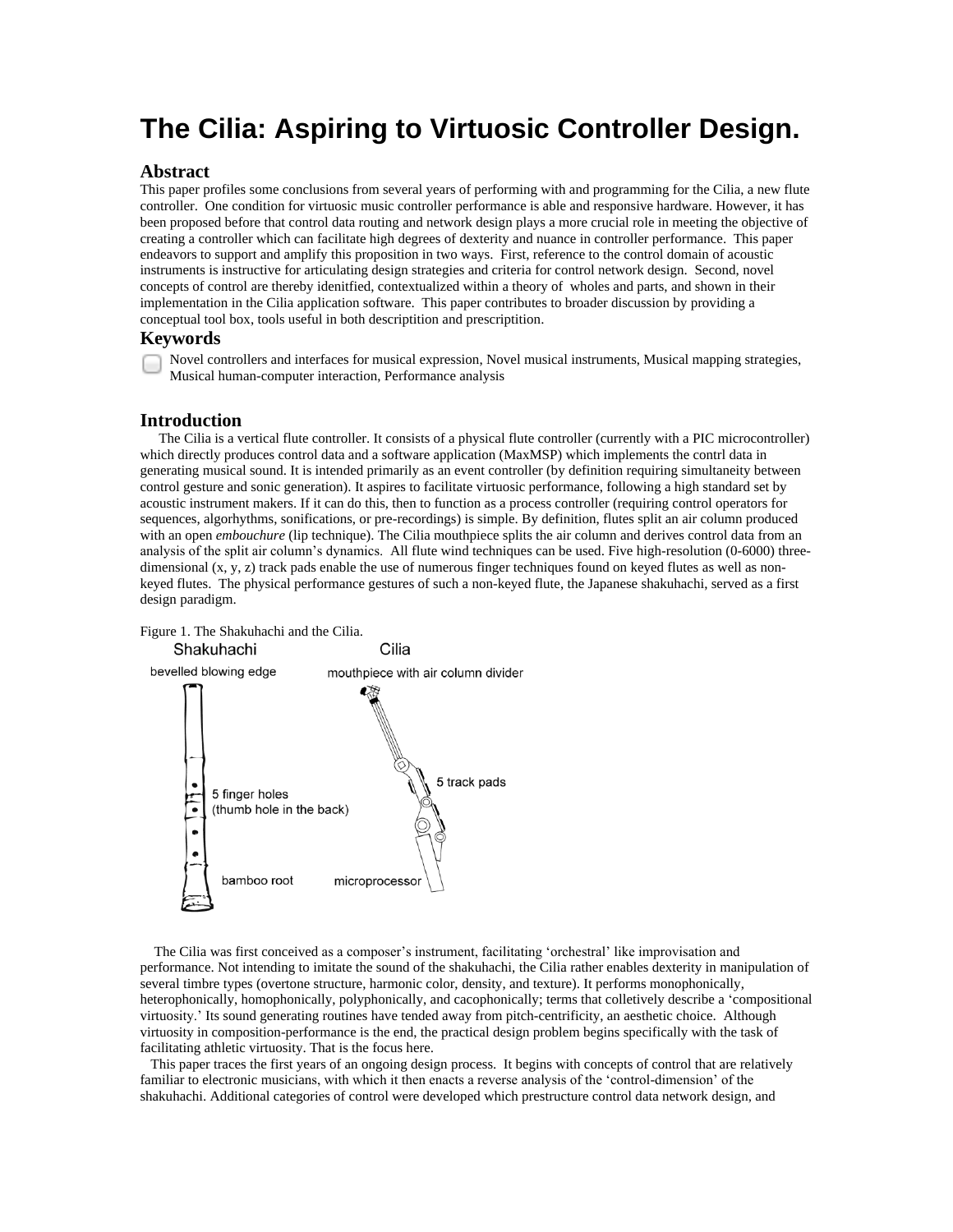influence synthesis design such that it be capable of receiving and using such control. The disucssion here will be limited to the former.

# **Control and Abandon.**

 Control data networks are complex. Complexity is ever an implicit topic. In performance practice, complexity begins with a contradiction that resides within the term controller, between control and abandon. All experienced musicians know this, whether improvising or interpreting. There is a feedback continuum between the immediate production of sound and the responsive adjusting of technique. There is a moment of abandon as the player puts the sound *out there*; then in the response a moment of control as the resistances of the instrument are negotiated. The resistances of good instruments are complex, always providing some nuance beyond the player's control. Experienced players negotiate quickly and efficiently. There is a poise that is part of the athlete's psychology that enables intense focus on movement and reaction. The back and forth feedback happens so fast and constantly, a listener can't parse it. The sound shimmers, and even if one can't parse it, this shimmering is still audible. Shimmering is another way of saying temporally complex meaning that past, present and future are equi-primordial.

 The sustained action of shimmering requires *athletic virtuosity*. The task of how to encourage virtuosic performance can be unsderstood as that of encouraging shimmering. How can one facilitate shimmering in design? We propose next to translate it into exacting control domain terms.

# **Unidirectional Control Types.**

Discrete control means direct implementation of triggers (e.g., simple switches or sequence tracking routines) and continuous control of data streams (e.g., from capacitive sensors such as track-pads). Both instantiate *direct* control. They directly affect a signal path. This has been indicated by others as one-to-one mapping, but would also include 'divergent mapping' or isomorphic parsing (Rovan et al. 1997). Direct routing includes one-to-many and many-to-one mappings.

 There are four types of fingerings on the Cilia. They are all second order direct discrete controllers as they are derived from primary controllers (raw pad data) read for discrete *state* control (is the finger off or on the pad?). The combinations of states from the different pads yield the second order controllers. Non-vented and vented fingerings are woodwind players' terms. The former describe continuous closures from the top of the tube down to the bottom. The latter describe non-contiguous closures. Numeric fingerings describe the number of pads whose state is on. They are meaningful only on an electronic controller. When non-vented fingerings are combined with ratio threshold values from the mouthpiece (there are two thresholds, therefore three possible discrete ratio values), what is produced is analogous to a 3-octave range. Four non-vented fingerings become a series of 12 basic notes.

Two of the track pads' continuous controllers are all that is needed to divide the pads into quadrants, providing four state detectors per track pad. The Cilia is thus capable of playing homophonically (i.e., non-parallel chords sequences). Each combination of quadrant state values maps onto intervallic structures (how chords are defined). It should be noted that multi-tasking of the pads on several levels is the norm.

 *Dynamic* control happens when controllers directly control other controllers. This is a simple example of what has been called 'convergent mapping' (Rovan et al. 1997). A formal theory of types would admit of discrete and continuous dynamic controllers, and of first and second orders.

*Indirect dynamic* control occurs when controllers indirectly control controllers by way of another mediating controller. In the Cilia work, the mediating controller is invariably a dynamic controller or another indirect dynamic controller. As with dynamic controllers, other sub-distinctions can be anticipated formally. They have not yet been implemented in the Cilia programming.

Figure 2. Demonstration of Unidirectional Control Types.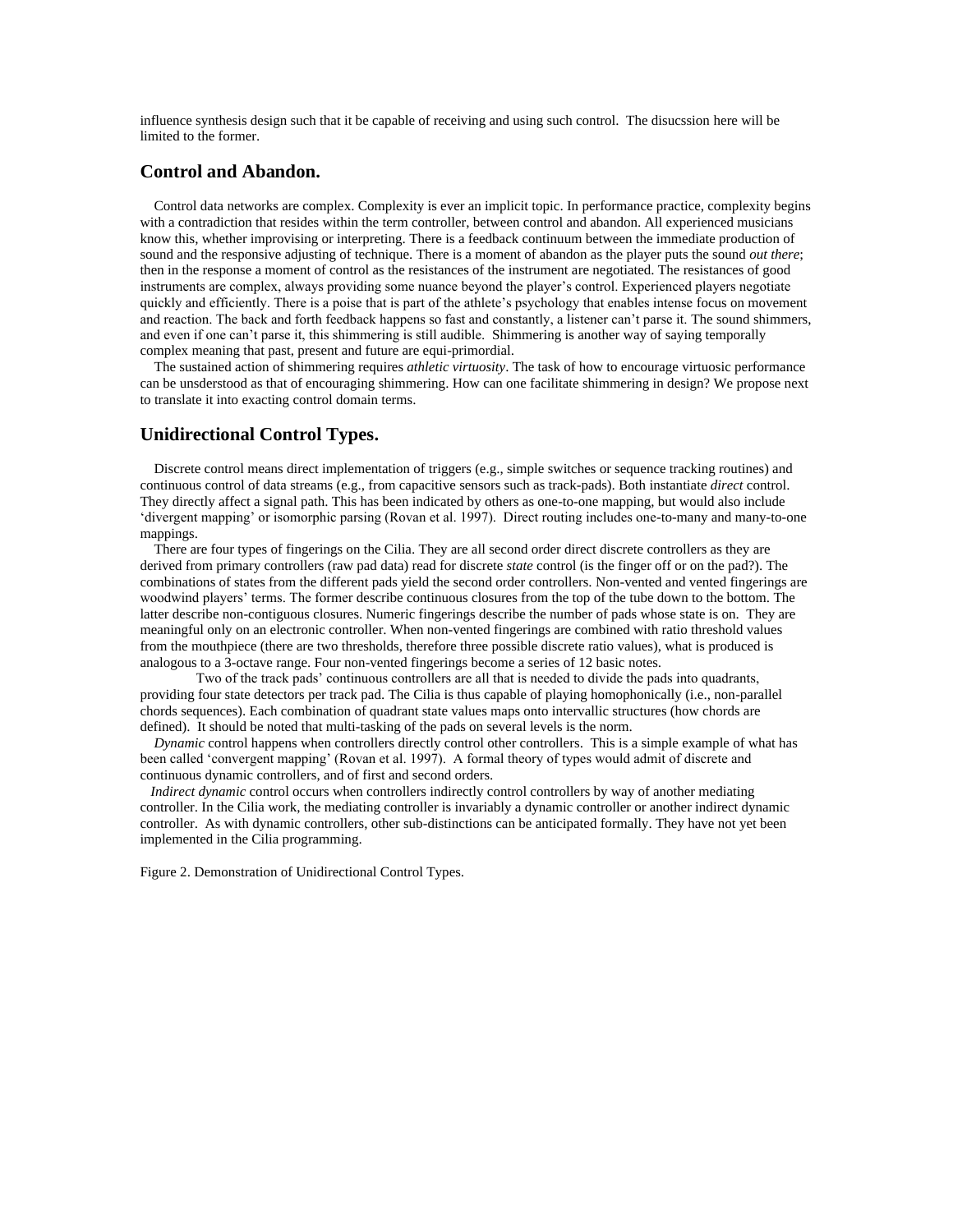

 Consider the control category implementations in figure 2. If controller 3 went directly to the VCA it would demonstrate simple direct continuous control. As controller 4 modulates its upper limit, it functions as a dynamic continuous controller. Similarly controller 1 is a dynamic continuous controller as controller 2 is setting its upper limit. Controller 4 parses and because its values are scaled, provides an example not only of complex control, but also of indirect dynamic control. It affects controller 1 through manipulating its dynamic controller, controller 2. Complex control is demonstrated in the parsing of controller 3. When not modulated by dynamic controller 4, it routes directly into a time function, "summing" with the already modulated frequency to make frequency ramps (glissandi).

 This pedagogical patch enables performance with a sine wave. The aesthetic objective is to avoid having very loud activity at higher frequencies, to do so in a way that is not entirely predictable, and in a way that a performer can control. Complex multiple referent controllers perform deterministically, even if statistically within ranges of values. Such *behavior,* such inexact predictability aids in making a performance lively.

 Complexity begins in control data configuration with the parsing of a single control stream, and *in its nonisomorphic implementations*.

## **Reverse Analysis of the Control Dimension of a Shakuhachi**.

 Reverse analysis here means use of electronic music concepts to understand the control dimension of the shakuhachi anew. It begins with common practical knowledge that any player can attest to.

 Breath and finger actions are two types of physical gesture used on the shakuhachi. There are four breath actions parameters. The *angle* of the vertical flute to the lips changes the ratio of air in and out of the tube. *Force* is the amount of pressure applied by the stomach muscles to push the diaphragm and force air from the lungs. *Air volume* is the shape of the *embouchure* hole. The more horizontally oblong the hole is, the more breathy the sound: the less so, the denser the timbre. *Velocity* is the size of the *embouchure* hole. The smaller the faster. Fingerings change not only the length of a standing wave, but also the impedance configuration, the resistance that create instabilities in the standing wave. Any combination of closed and open holes counts as a fingering. Covering only part of a hole (shading) enables many other techniques. The percentage of area covered is one parameter. So is the shape of the shading, whether it is covered from the top of the hole down, or from the side.

Figure 3. Reverse Analysis of the Control Structure of a Shakuhachi.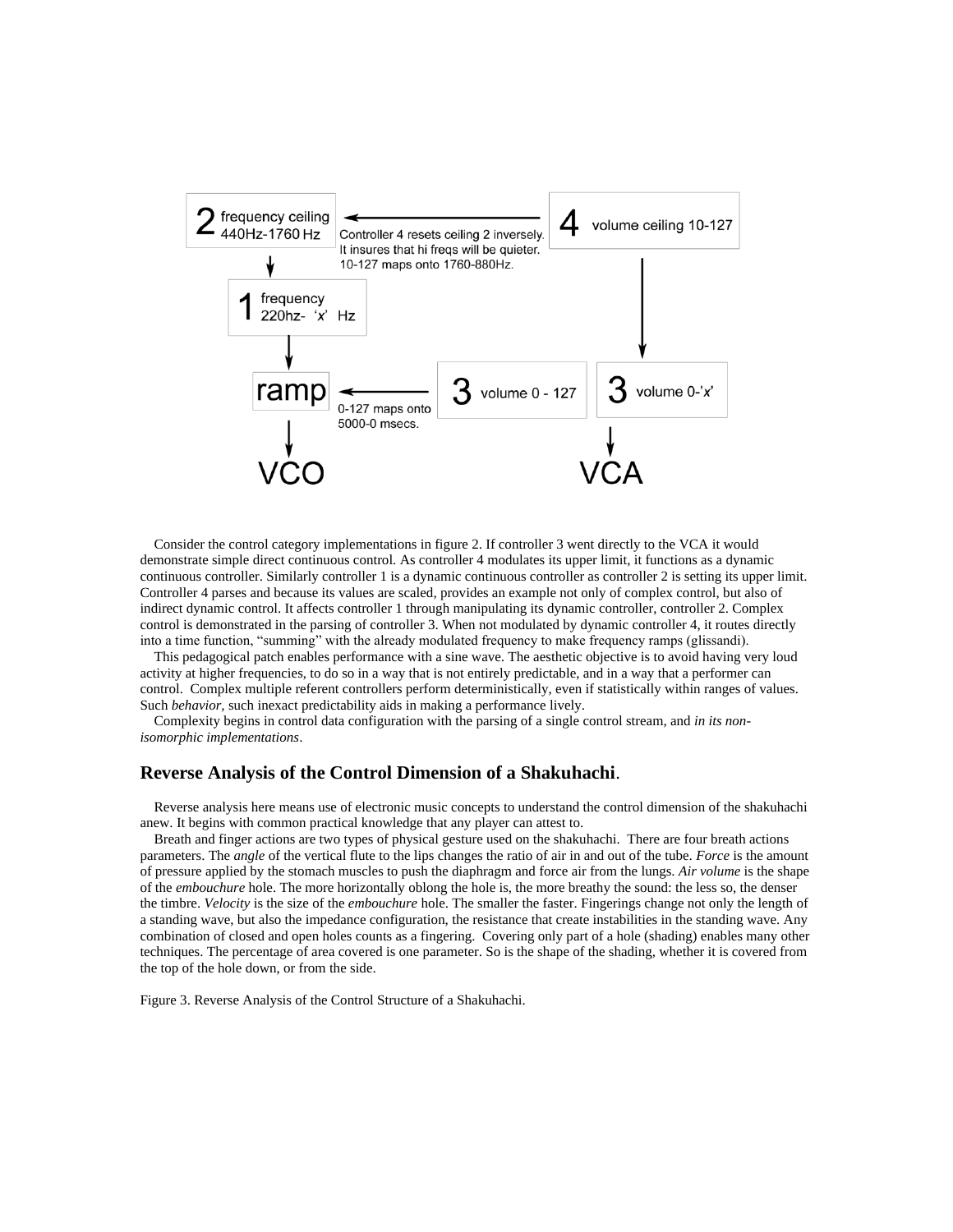

 At node one (fig. 3), the breath parameter angle acts on force, or conversely breath with consistently less force enables greater angling (greater pitch and timbre spectrum). If the angle or ratio value is closer to 0 (the breath is almost all in the flute or out), then less force will be possible. This is an example of continuous dynamic control.

 This is repeated at node 2, except with greater complexity as two more parameters are acting as dynamic controllers. Direct continuous control is seen in the movement of the fingers over the keys (affecting pitch) (node 3), and in the increasing of breath affecting both amplitude and timbre in a continuous spectrum (force).

 At node 5, velocity as a discrete threshold controller acts on the fingerings by changing the frequency register, octave shifts. The fingerings function progressively differently from the norm of non-vented fingerings the higher the register. This demonstrates discrete dynamic control.

 If the value of any breath parameter is 0, then all are zero-ed. Whatever else is going on at node 6, this shows multiple dynamic control and interdependence.

 All fingerings produce unique frequencies in combination with timbre variations. In this way the shakuhachi demonstrates direct discrete control.

 The one instance of indirect dynamic control can be seen by tracing force from node 1 to node 5. Insofar as it effectively changes the interior of the instrument (by over-blowing), it affects the impedance configuration.

 This descriptive also reveals limits in the paradigm. Indirect dynamic control is hardly present; the control routing cannot become as complex as one can easily imagine with electronic controllers. Furthermore, the control routing configuration is fixed on an acoustic instrument. The Cilia is an interface for a universal machine and need not be so limited.

What design lessons are here?

 1/ The control that we see demonstrated on the shakuhachi involves the summing of several control sources to create other levels of control (dynamic and indirect dynamic). *Richness of control is achieved by such summing.*

 2/ At node one, force is parsed and routes to two different purposes; it contributes to the breath signature, and to the impedance configuration. *The degree of complexity of control yields a higher measure of nuance and depth in the sonic outcome.*

 3/ Combinations of the five fingers on the shakuhachi yield fingerings, each of which yield a new sonic possibility. Higher order controllers can be developed through tracking of combinatorial outcomes of simpler controller mechanisms. *Higher orders of control enable manipulation of higher orders of musical content, e.g., scales.*

 4/ The shakuhachi demonstrates how certain control parameters are bound together, mutually dependent. It is important for instrumentalists to have thresholds and limits. *Designing such dependencies with consistency aids the instrumentalist in developing a performance practice.*

 5/ Electronic controllers offer far greater complexity of control design than is possible on acoustic instruments. *The ease with which the control limits of acoustic instruments can be surpassed in controller design suggests a significantly undeveloped field.*

#### **Reflexive Control.**

 Reflexive control types are not unidirectional. A preliminary typology of this type has not been attempted. However a more generalized implementation enables the following account.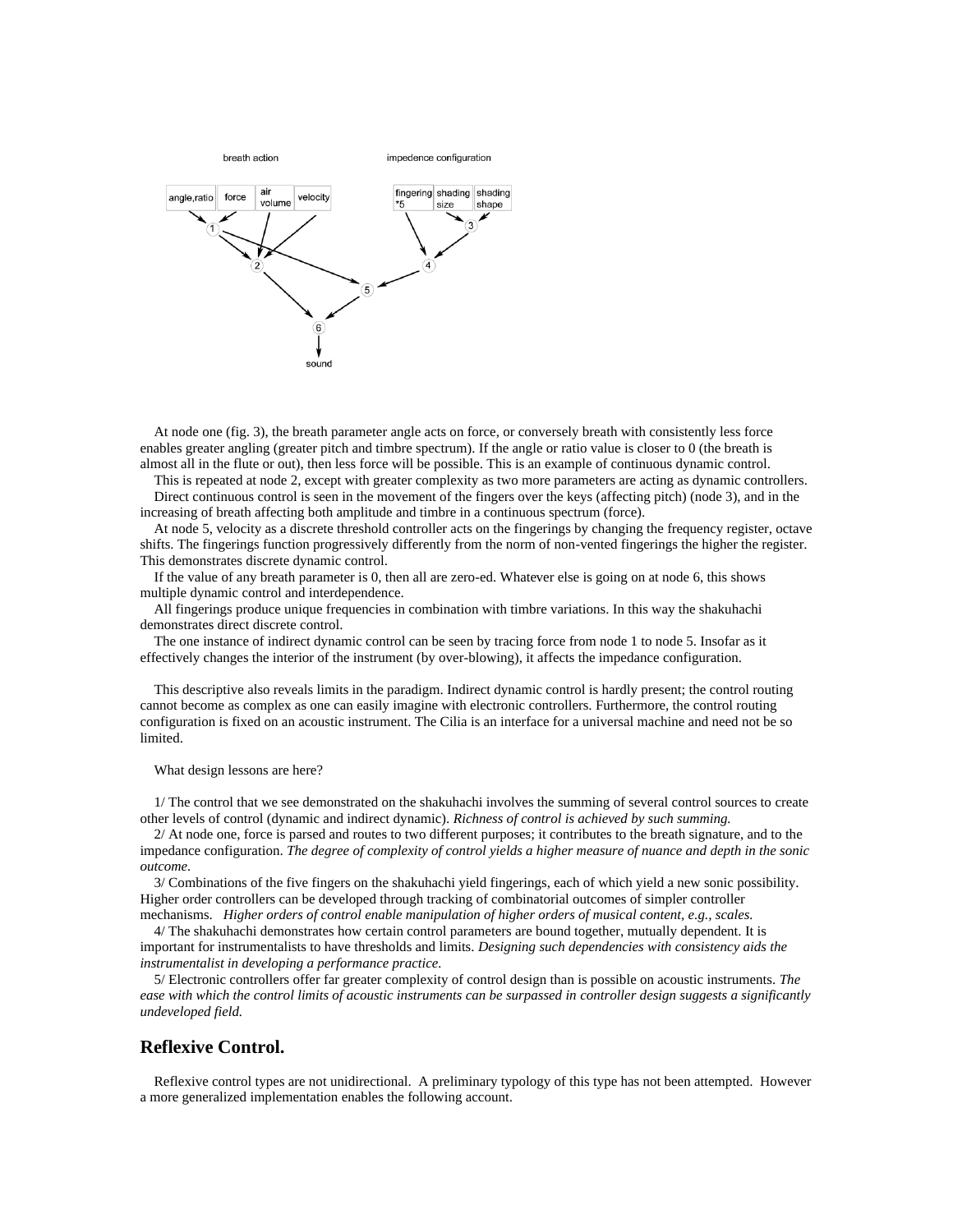The next diagram (fig. 4) charts a complex sub-routine within a much larger application for the Cilia. The intention is first to bear witness to the potential complexity of control routing, and then through a reduction of a sub-routine to introduce a novel control category.

 There are 7 original control sources; two microphones functioning at sub-gain levels as amplitude sensors in the mouthpiece, and five track pads outputting three continuous control streams each. They are indicated at the top of the diagram. Solid circles indicate points of dynamic control; empty circles, indirect dynamic control. Signal processing does not begin until just above the numbers 3 and 4. The final signal is output after 6. Everything above 3 and 4 is control processing and routing. Control streams split and at some later point in the configuration flow rejoin with themselves. The numbers 1-6 indicate points where this rejoining or 'self-referencing' in the control path happens. The original control shape undergoes modification and delay after parsing. Still, something of its original shape is retained at the time of rejoining.





 The next diagram (fig. 5) reduces and exposes these reflexive moments in the control routing. Starting from the simple split air column, four of the derived control streams are traced. They eventually all meet again but after modification and variable delay.

Figure 5. Reflexive Control.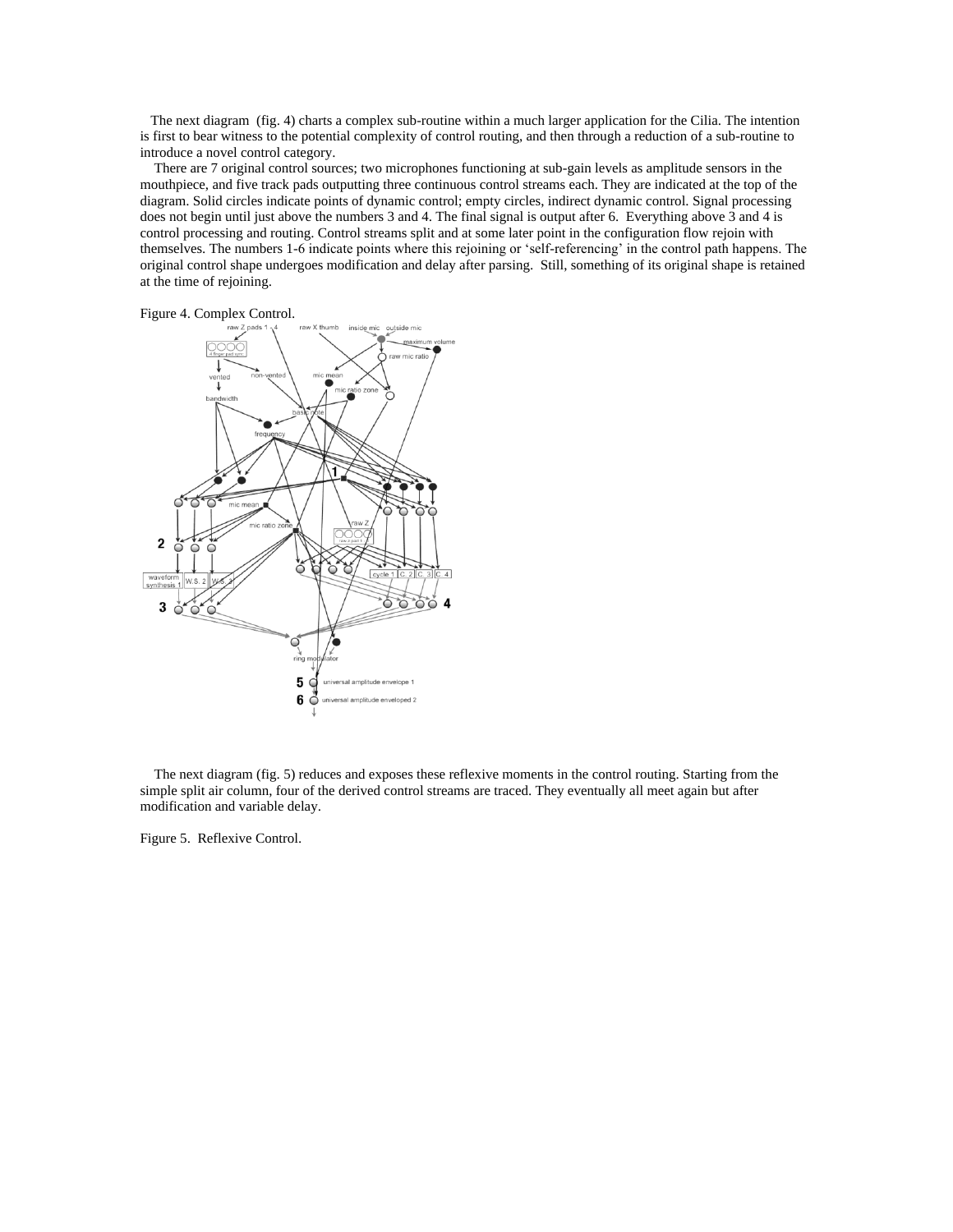

 Something of the original air column gestalt is preserved in all these derivations indicated in the diagram. They split off from the original, but in various ways continuously modify the original by interacting with other control streams or by being modified through implementation in a signal path. A sedimentation of variation accrues, the variants also being marked by different delays. It is very much a *reflexive control structure.* It finds a sonic analogy in heterophony.

 If one were to conduct physics laboratory analyses on the standing wave phenomena inside the shakuhachi and were able to show how ones abstracted data charts of rudimentary control gesture data are affected by the sound generation, perhaps it would look something like fig 5. Would the micro-delays micro–echoes and micro–amplifications caused by asymmetries of resistance along an interior bamboo wall find successful simulation with reflexive control data configurations? Successful or not, it would presumably be as complex as what was modeled here speculatively and creatively. Additionally, if the basic conditions for resonance are delay and repetition, then we could claim that virtual resonance is achieved in the above instance.

 Reflexive control is not another magnitude of mediation between control nodes, but describes a different type of control structure. A threshold is passed when a control data network becomes self-referential. Reflexive control is a condition for any simulation of resonance, a quality of all good acoustic instruments. It is also a common if intuitive measure by which players attribute independence to their instruments, as though the instrument itself speaks. The anthropomorphizing of ones instrument is not unimportant to shimmering: musicians frequently need to know their instruments as their other.

# **Control Destination Types.**

 A control data stream always resolves into a control destination. Control efficacy is determined by how well data is routed to the whole or a part of a sound generating routine. What can we say of such wholes and parts? Let us call parts that are dependent upon one another *elements*. Pitch, amplitude and duration are such parts. No sound generation is possible when one is absent. The first level of an independent part let us call an *individual*. A simple note wherein we can distinguish no demarcation is an example. When several such individuals are sounded as in a chord or density, let us call this a *plenum*. Control can be directed to any level of whole and part.

 View the categories together (fig. 6) and it is clear that the design potential is enormous. Figure 6. Classification of Control Categories.